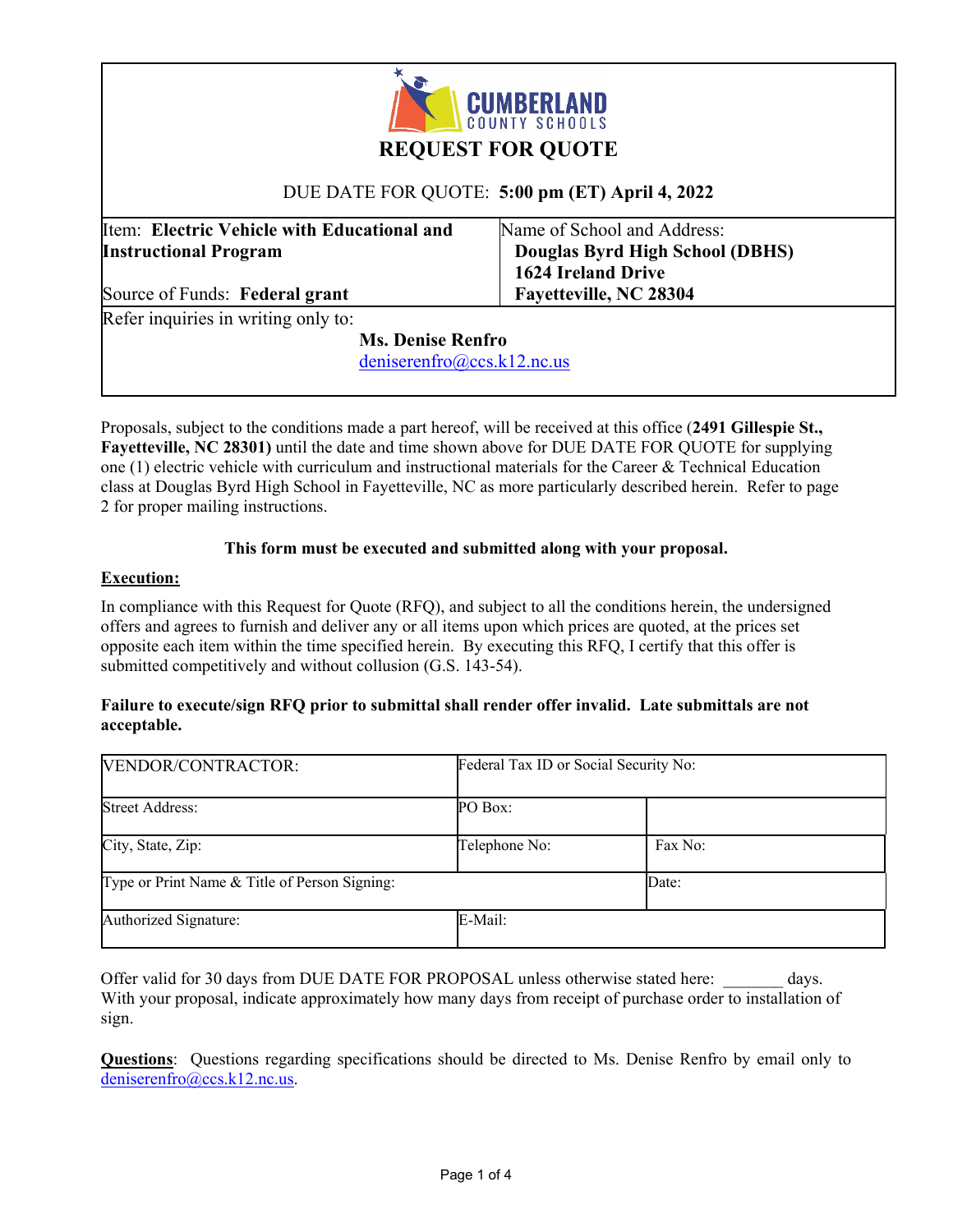**Mailing Instructions:** Submit one fully executed RFQ document with your proposal/quote. It is the responsibility of the offeror to have its offer in this office by the specified time and date due. You may mail to:

> Attn: Mike Anderson Cumberland County Schools Purchasing Dept. 2491 Gillespie St. Fayetteville, NC 28301

Or you may email your fully executed RFQ document and quote by the specified time and date due to:

## mikeanderson@ccs.k12.nc.us

**Award**: The Cumberland County Board of Education / Cumberland County Schools (CCS) reserves the right to reject any or all offers presented and to waive any informalities and irregularities.

**Scope:** CCS is accepting proposals per the following specifications for one (1) electric vehicle and related curriculum and instructional materials to be used at Douglas Byrd High School in Fayetteville, NC.

### **Specifications:**

The general and minimum specifications for this purchase include the following:

| Quantity     | <b>Description / Specifications</b>                                              |  |
|--------------|----------------------------------------------------------------------------------|--|
| $\mathbf{1}$ | Electric vehicle, 96 volt, AC Drive System, Permanent Magnet Motor,              |  |
|              | Lithium Ion, with all required wiring and connectivity to Android devices.       |  |
|              | Must be able to be built, tested and driven, then disassembled and left          |  |
|              | ready for multiple classes to use (Switch Vehicle or EQUAL TO)                   |  |
| 1            | Education materials to include Assembly Manual, Student Workbook &               |  |
|              | Study Guide via electronic delivery with unlimited downloads                     |  |
| 1            | 2 <sup>nd</sup> Year Curriculum materials to include related project challenges, |  |
|              | assembly instructions and lessons                                                |  |
| 36           | Textbook with build your own electric vehicle instructional material             |  |
| 1            | Instructor guide via electronic delivery with unlimited downloads                |  |
| 1            | Clamp on Digital Clamp Meter, 1/3" (33MM) Jaw Capacity, CAT II 600V,             |  |
|              | CAT IV 300V                                                                      |  |
| 5            | Relay Lab Kit Pro for hands on learning to teach the interactions and wiring     |  |
|              | of relays, switches and interlocks                                               |  |
| 1            | Applicable insulated tools such as % ratchet socket and 7,8,9,10 MM box          |  |
|              | end wrenches                                                                     |  |
| 4            | Half day workshops including class materials to teach students about EV          |  |
|              | components, EV science and technology, battery maintenance and                   |  |
|              | programming with hands-on projects and lecture.                                  |  |

**Brand Names**: Items referenced and specified herein are based upon a particular manufacturer, but are used for the purpose of identification and to establish a general quality level. Such references are not intended to be restrictive, and functionally equivalent products of other manufacturers will be considered. However, bidders are cautioned that any deviation from specifications must be pointed out in their bid. Functional equivalency shall be determined by Cumberland County Schools (CCS). CCS shall not be obligated to accept deviations if deemed not to be in the best interest of CCS.

**Transportation Charges:** FOB – Destination. Freight charges must be included in price.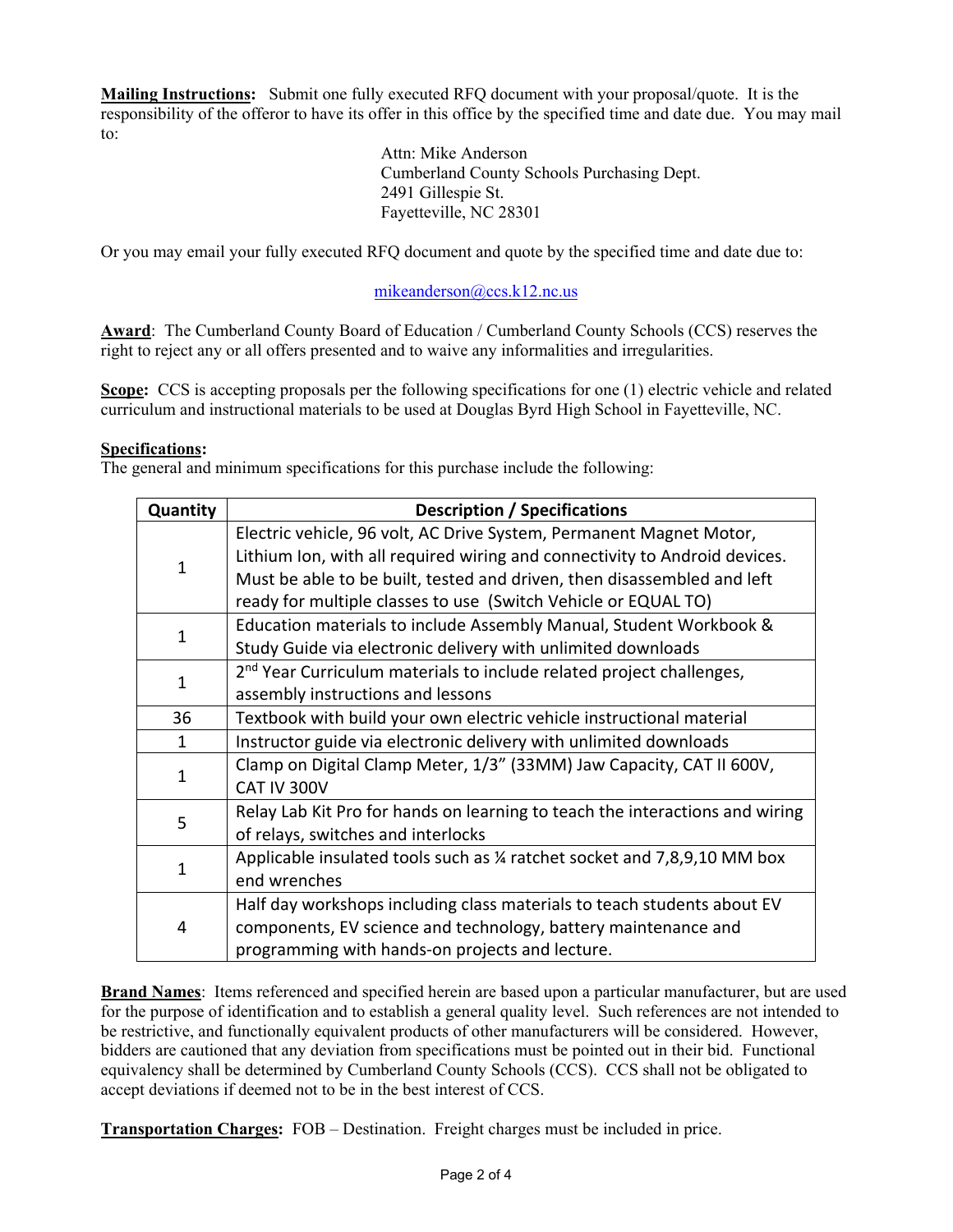**Payment Terms and Invoicing**: Cumberland County Schools' payment terms are net 30 days after receipt of correct invoice or completion of work, whichever is later. Invoice shall be sent to:

> Cumberland County Schools Accounts Payable 2491 Gillespie St. Fayetteville, NC 28306

**References**: Cumberland County Schools reserves the right to request references to whom the bidder has provided similar equipment and programs in its review and determination of award.

**Lunsford Act**: Contractor acknowledges that N.C.G.S. 14-208.18 prohibits anyone required to register as a sex offender from knowingly being present upon the premises of any school, and Contractor shall insure that neither Contractor, its subcontractors, nor its suppliers shall allow any person registered as a sex offender to come on or about the premises of any subject school in any manner or for any reason related to the Work or the Contract.

**E-verify**: Contractor shall comply with the requirements of Article 2 of Chapter 64 of the General Statutes. Further, if Contractor utilizes a subcontractor, Contractor shall require the subcontractor to comply with the requirements of Article 2 of Chapter 64 of the General Statues.

**Policy Compliance**: Contractor, its subcontractors and suppliers, shall comply with all Board policies relating to visitors in the schools while engaged in the Work.

**Warranty**: The contractor warrants to the owner that all equipment and materials furnished under this specification will be new, of good material and workmanship, and agrees to replace promptly any part or parts which by reason of defective material or workmanship shall fail under normal use, free of neglect or accident, for a minimum period of **twelve (12) months** from date put into operation. Such replacement shall include all parts, labor and transportation cost to the location where equipment is down, free of any charge to the owner or his representative. Contractor shall provide with its proposal the manufacturer's warranty information applicable to the LED message center proposed.

**Federal Funded Projects – Uniform Guidance Provisions**: This contract will be funded with Federal grants and as such shall be subject to the following additional provisions.

- a.) Debarment and Suspension (Executive Orders 12549 and 12689) A contract award (see 2 CFR 180.220) must not be made to parties listed on the government wide exclusions in the System for Award Management (SAM), in accordance with the OMB guidelines at 2 CFR 180 that implement Ex. Orders 12549 (3 CFR part 1986 Comp., p. 189) and 12689 (3 CFR part 1989 Comp., p. 235), "Debarment and Suspension." SAM Exclusions contains the names of parties debarred, suspended, or otherwise excluded by agencies, as well as parties declared ineligible under statutory or regulatory authority other than Ex. Order 12549.
- b.) Byrd Anti-Lobbying Amendment (31 U.S.C. 1352) Contractors that apply or bid for an award exceeding \$100,000 must file the required certification. Each tier certifies to the tier above that it will not and has not used Federal appropriated funds to pay any person or organization for influencing or attempting to influence an officer or employee of any agency, a member of Congress, officer or employee of Congress, or an employee of a member of Congress in connection with obtaining any Federal contract, grant or any other award covered by 31 U.S.C. 1352. Each tier must also disclose any lobbying with non-Federal funds that takes place in connection with obtaining any Federal award. Such disclosures are forwarded from tier to tier up to the non-Federal award.
- Page 3 of 4 c.) Access to Records – The Vendor/Contractor agrees to provide the Cumberland County Board of Education / Cumberland County Schools, the Comptroller General of the United States, or any of their authorized representatives access to any books, documents, papers, and records of the Contractor which are directly pertinent to this contract for the purposes of making audits, excerpts, and transcriptions. The vendor/contractor agrees to permit any of the foregoing parties